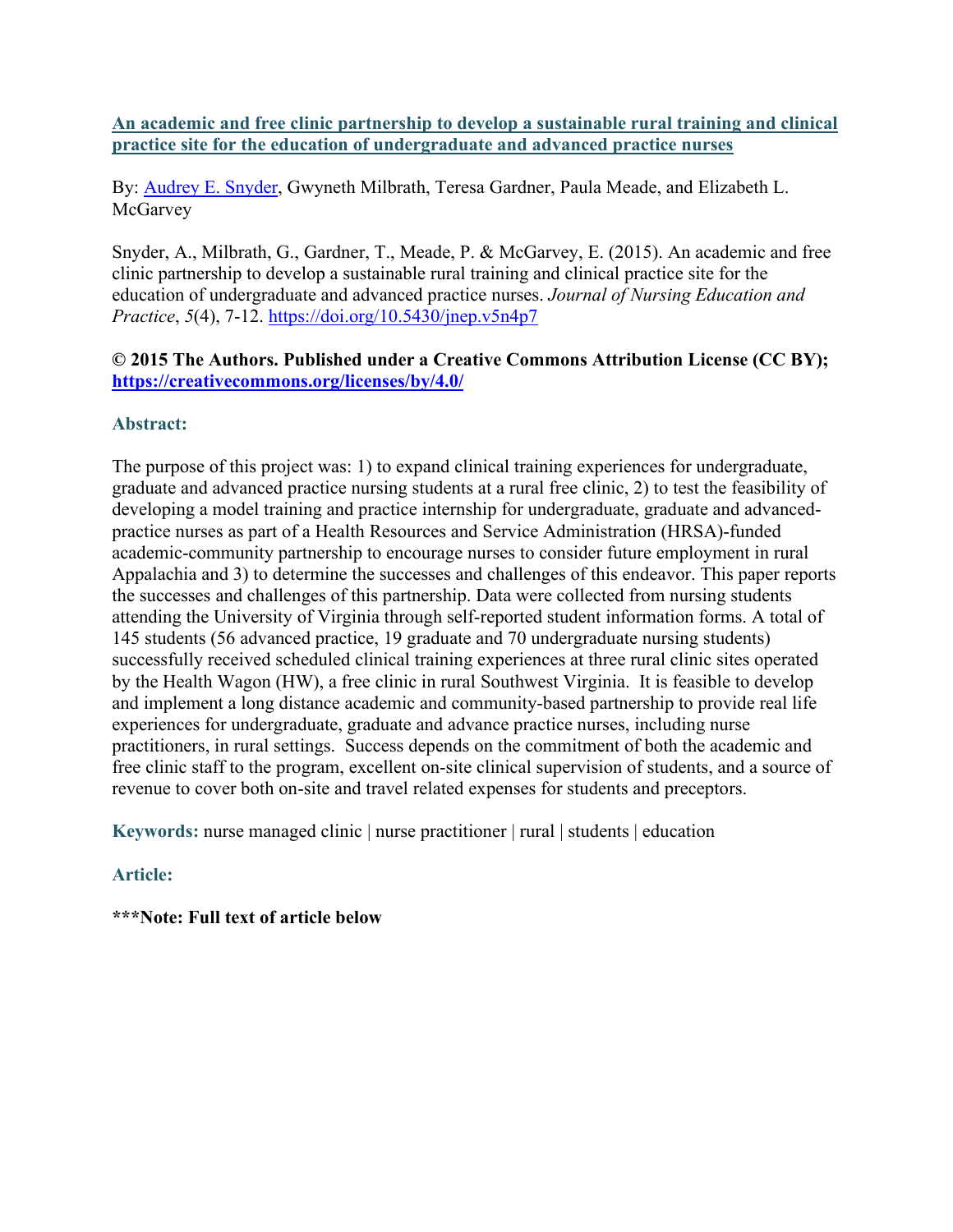**ORIGINAL RESEARCH**

# **An academic and free clinic partnership to develop a sustainable rural training and clinical practice site for the education of undergraduate and advanced practice nurses**

Audrey E. Snyder  $^{\ast1,2}$ , Gwyneth Milbrath $^1$ , Teresa Gardner $^3$ , Paula Meade $^3$ , Elizabeth L. McGarvey $^4$ 

 $1$ School of Nursing, University of Virginia, Charlottesville, Virginia, United States

 $2$ School of Nursing, University of Northern Colorado, Greeley, Colorado, United States

 $3$  The Health Wagon Free Clinic, Clintwood, Virginia, United States

<sup>4</sup> School of Medicine, University of Virginia, Charlottesville, Virginia, United States

| <b>Received:</b> October 8, 2014   | <b>Accepted:</b> January 4, 2015           | <b>Online Published:</b> January 18, 2015 |
|------------------------------------|--------------------------------------------|-------------------------------------------|
| <b>DOI:</b> $10.5430/j$ nep.v5n4p7 | URL: http://dx.doi.org/10.5430/jnep.v5n4p7 |                                           |

#### **Abstract**

The purpose of this project was: 1) to expand clinical training experiences for undergraduate, graduate and advanced practice nursing students at a rural free clinic, 2) to test the feasibility of developing a model training and practice internship for undergraduate, graduate and advanced-practice nurses as part of a Health Resources and Service Administration (HRSA)-funded academic-community partnership to encourage nurses to consider future employment in rural Appalachia and 3) to determine the successes and challenges of this endeavor. This paper reports the successes and challenges of this partnership. Data were collected from nursing students attending the University of Virginia through self-reported student information forms. A total of 145 students (56 advanced practice, 19 graduate and 70 undergraduate nursing students) successfully received scheduled clinical training experiences at three rural clinic sites operated by the Health Wagon (HW), a free clinic in rural Southwest Virginia. It is feasible to develop and implement a long distance academic and community-based partnership to provide real life experiences for undergraduate, graduate and advance practice nurses, including nurse practitioners, in rural settings. Success depends on the commitment of both the academic and free clinic staff to the program, excellent on-site clinical supervision of students, and a source of revenue to cover both on-site and travel related expenses for students and preceptors.

**Key Words:** Nurse managed clinic, Nurse practitioner, Rural, Students, Education

### **1 Introduction**

Nurse managed health clinics (NMHC) are safety net providers that effectively provide care to the nation's most vulnerable populations.<sup>[\[1,](#page-6-0)[2\]](#page-6-1)</sup> While some nurse managed health clinics function within nursing schools, others are independently operated by nurse practitioners. Primary care nurse practitioners practicing in NMHCs and free clinics of-ten are those who provide this care in the United States.<sup>[\[3\]](#page-6-2)</sup>

Approximately two-thirds of all rural and remote health care is delivered by a relatively small number of nurses, with advanced practice nurses often operating free clinics and NMHCs.[\[4\]](#page-6-3) Within the U.S. Health Resources and Services

<sup>∗</sup>Correspondence: Audrey E. Snyder; Email: aew3e@virginia.edu; Address: University of Northern Colorado, Gunter Hall, Campus Box 125, Greeley CO 80639, United States.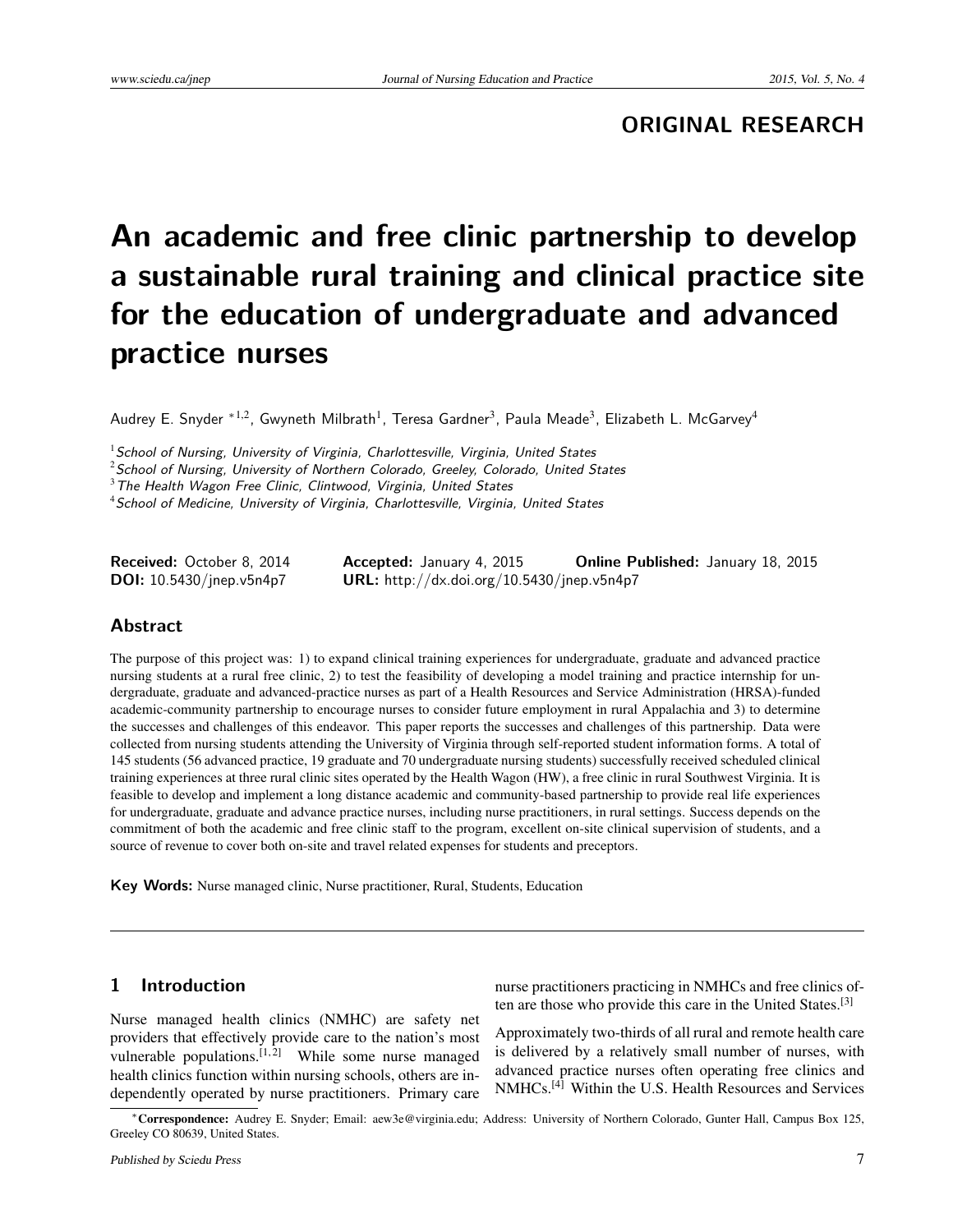Administration (HRSA) is the Bureau of Health Professions, which works to improve access to health care across the country, ensuring the highest quality of care is available to those living in both urban and rural areas. In addition, national leaders have prioritized developing and recruiting culturally diverse, well-trained, adaptable healthcare professionals who can meet the needs of the ever changing population.

With funds from the Affordable Care Act distributed by the Bureau of Health Professions, the Health Wagon, a 501(3)c free mobile clinic, was awarded a three-year grant in collaboration with the University of Virginia in Charlottesville, Virginia (UVA). Clinical sites were located in rural southwest Virginia, over three hundred miles away from UVA, in conjunction with the University of Virginia's College at Wise (UVA Wise), and other community partners in the area.

The Health Wagon visits eleven sites in six counties, which are federally designated Health Professional Shortage Areas and Medically Underserved Areas. In this service area, 43% of the population is below 200% of the federal poverty level, and  $16\%$  of residents are uninsured.<sup>[\[5,](#page-6-4)[6\]](#page-6-5)</sup> In 2014, the Robert Wood Johnson Foundation ranked the six counties in the Health Wagon's catchment area among the top counties with the highest mortality and morbidity ranking compared to all others in the state.[\[7\]](#page-6-6)

#### **1.1 Academic and community partnership**

The Health Wagon free clinic began in 1980 when a nurse practitioner began providing free health care to disadvantaged residents in Southwest Virginia out of her own Volkwagon Beetle, which came to be known as the "Health Wagon." Years later, the Health Wagon has evolved into a 501(3)c non-profit clinic, with a staff of ten; two nurse practitioners, five clinical support staff, three administrative support staff, and a local medical director who provides medical oversight. Today, as a result of federal grant support and generous donors, the Health Wagon serves patients at eleven different locations across Southwest Virginia using a mobile medical van, a stationary clinic, and a satellite specialty clinic. In addition, the Health Wagon collaborates with many other clinical enterprises to organize two Remote Area Medical (RAM) clinics that are held each year in the rural Appalachian Mountains of Southwest Virginia.[\[8\]](#page-6-7) These RAM clinics provide health care to thousands of patients, most of whom are unemployed (75%) and/or uninsured (62%), with almost half presenting with a chronic health condition that requires long term treatment.<sup>[\[9\]](#page-6-8)</sup>

The UVA Health System, UVA Schools of Nursing and Medicine, as well as UVA-Wise have provided volunteers to the Health Wagon, particularly for the RAM events, for the past fifteen years. Historically, the travel distance has not been considered a significant barrier to UVA participation in the large RAM events. These clinics require a fourday commitment to staff the 2.5-day clinics that occur at two locations (*i.e.*Wise and Grundy) once each year. Extensive planning and frequent contact, including meetings via telemedicine, is required among the partners over the course of each year prior to the events. Forged while planning these clinics, trusting relationships among key people who participated were integral when building a partnership to apply for federal funding to meet the overall goals of the proposed project.

#### **1.2 Project aims**

The specific aims of the educational component of the grant were to:

- (1) Expand clinical training experiences for undergraduate, graduate and advanced practice nursing students at a rural free clinic with multiple mobile sites in an Appalachian region of Southwestern Virginia.
- (2) Determine the feasibility of an academic and free clinic partnership model of clinical training for nurses, particularly graduate and advanced practice nurses, who are enrolled in the School of Nursing at a university located five hours away from the rural free clinics.
- (3) Determine the successes, challenges and lessons learned over the three years of the grant, and disseminate the findings.

#### **2 Method**

#### **2.1 Procedures**

In the first year of the grant, a subcontract agreement was signed between UVA and the Health Wagon that outlined the agreement among the partners. The responsibilities of each partner are briefly summarized below.

*UVA:* School of Nursing (SON) project director had primary responsibility for monitoring nursing students' academic progress at all levels while they were receiving clinical training and experience at the Health Wagon. This included preparing students in Appalachian cultural sensitivity and humility, developing tele-health applications, and coordinating UVA Nurse Practitioner (NP), Clinical Nurse Leader (CNL), and undergraduate Bachelor of Science in Nursing (BSN) students' clinical rotations. NP students were in Family Nurse Practitioner or Acute Care Nurse Practitioner programs. The CNL students all had a bachelor's degree in a discipline other than nursing with direct entry into the MSN CNL program that prepared them with a generalist master's degree and eligibility to sit for the nursing board exam. SON faculty monitored students academic progress at all levels while they were obtaining clinical training and experiences. Feedback was solicited from the Health Wagon clinical preceptors for both students and program evalua-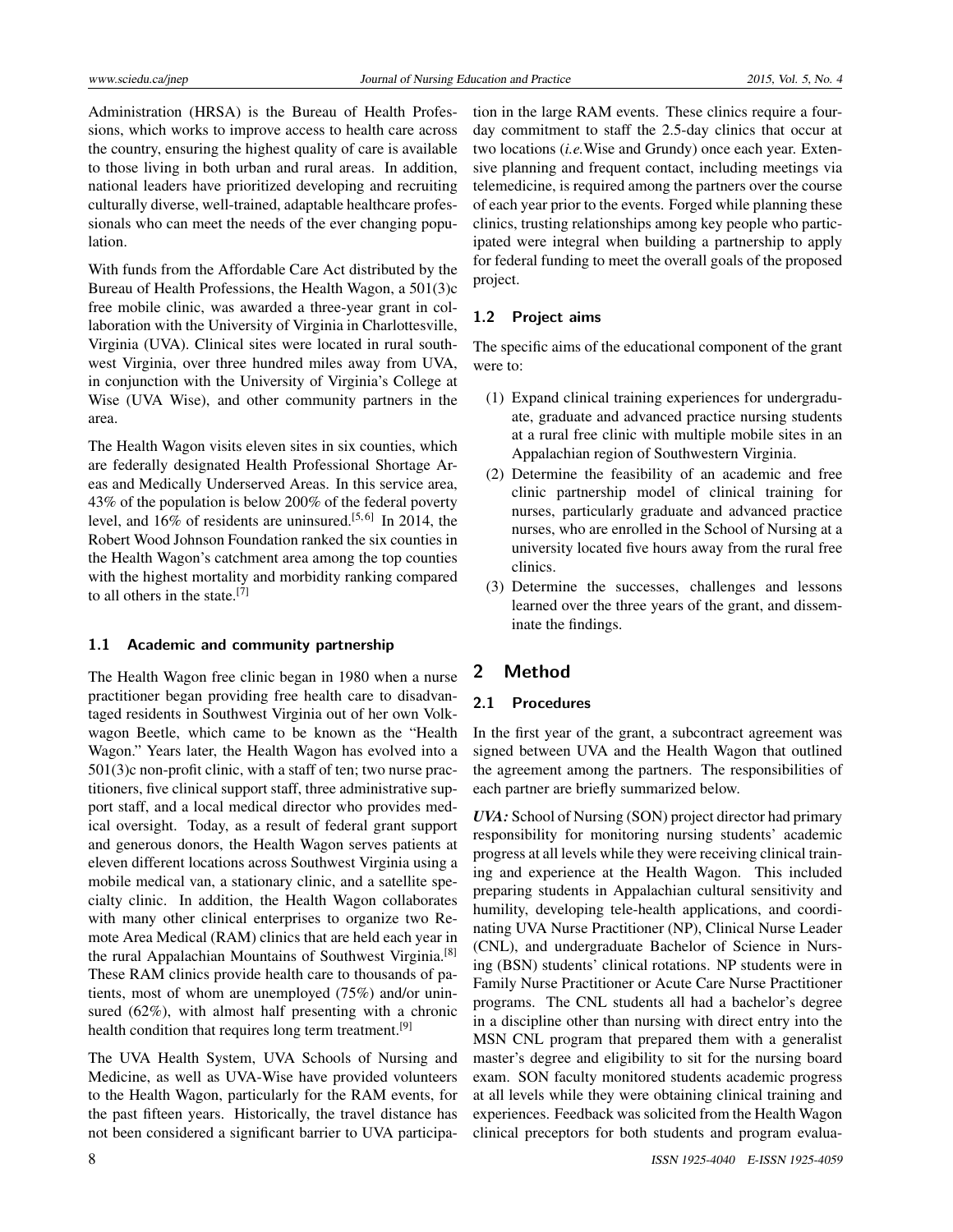tion. Information was systematically collected on students and clinical practice sites. A SON coordinator was named to work with a Health Wagon Coordinator to determine and document the final hours, schedules and assignments.

The targeted number of UVA students to participate in the program was 38 graduate and 8 undergraduates each year, for a total of 114 students. The CNL students completed their graduate community health clinical with the Health Wagon. The NP students completed either a practicum or preceptorship with the Health Wagon in the fall or spring semester. In the summer, both CNL and traditional BSN students were scheduled to participate with the Health Wagon in the RAM clinics (see Table 1).

Table 1: Yearly targeted student enrollment

| <b>Yearly Targeted Student Enrollment</b> |                                        |                                        |                      |  |  |  |
|-------------------------------------------|----------------------------------------|----------------------------------------|----------------------|--|--|--|
|                                           | Fall                                   | <b>Spring</b>                          | <b>Summer</b>        |  |  |  |
| Nurse Practitioner                        | Practicum                              | Preceptorship                          | $\Omega$             |  |  |  |
|                                           | 2 students per 7 weeks $= 14$ students | 2 students per 7 weeks $= 14$ students |                      |  |  |  |
| Clinical Nurse Leader,                    | $\Omega$                               | 2 community clinical students          | 8 community clinical |  |  |  |
| MSN community                             |                                        |                                        | students at RAM      |  |  |  |
| Traditional BSN or                        | $\Omega$                               | 15 UVA Wise students in                | 8 UVA students in    |  |  |  |
| RN-BSN                                    |                                        | community clinical                     | RAM elective         |  |  |  |
| Total nursing students                    | 0/14                                   | 15/16                                  | 8/8                  |  |  |  |
| undergraduate/graduate                    |                                        |                                        |                      |  |  |  |

*UVA Wise:* UVA Wise offers two undergraduate programs leading to a Bachelor of Science in Nursing (BSN); a direct entry pre-licensure program and a RN to BSN pro-gram.<sup>[\[10\]](#page-6-9)</sup> In collaboration with UVA Wise faculty, undergraduate nursing students were supervised by a NP at the Health Wagon as part of the wellness team.

The targeted number of UVA Wise nursing students was 15 per year, for a total of 45. The nursing students participated in various specialty, RAM and local health fairs. A Health Wagon coordinator collected participation data as outlined by the UVA evaluator and provided the information to the UVA Project Director.

*Health wagon free clinic:* Two DNP prepared nurse practitioners were responsible for the on-site supervision of students from both UVA and UVA Wise during all Health Wagon operations. They provided students with an orientation of the practices and policies of the free clinic, communicated the health screening and competency requirements for student learning experiences and provided the facilities, equipment and supplies needed for the learning experience. UVA Wise students were individually scheduled for their clinical experiences at the HW. These experiences occurred on the mobile unit that traveled to designated areas three to five days each week and at the stationary free clinic. Clinical rotations were divided between the sites to optimize the clinical experience. A HW coordinator facilitated ongoing communication with the nursing schools at UVA and UVA Wise.

A UVA School of Medicine faculty evaluator from the Department of Public Health Sciences provided expertise in evaluation methods, data collection and supervised the biostatistician who conducted the final analysis of the data.

#### **2.2 Data collection, entry, and analysis**

Data were collected from all participating students using short structured forms. A form was completed before the start of the clinical rotation following the data and monitoring requirements of the HRSA grant. Demographic and educational data were self-reported by students and consisted of age, sex, family income, past education, and current education. The type of clinical completed was documented by the supervising clinician following the experience on a separate data monitoring form. Hard copy information from the HW was transferred to a research assistant at UVA who blindcoded the names and entered all data into an Excel spread sheet. Rural or non-rural background status was determined using the HRSA Office of Rural Health Policy and added to the database.[\[11\]](#page-6-10) Excel data were imported into SPSS 21 for the final analyses. Descriptive statistics were used in reporting numbers and percentages. Chi-square analysis was used in categorical comparisons. ANOVA was used to compare means among groups as appropriate.

#### **3 Results**

#### **3.1 Clinical training expansion**

The Health Wagon free clinic did not previously have a formal nurse training internship with an academic university except in a limited capacity for undergraduate nurses doing patient education. With funding from the HRSA grant, clinical training experiences for undergraduate, graduate CNL and advanced practice Family and Acute Care NP students were incorporated into the UVA SON curriculum and expanded to the Health Wagon clinic practice. Set schedules and protocols were developed with a focus on primary care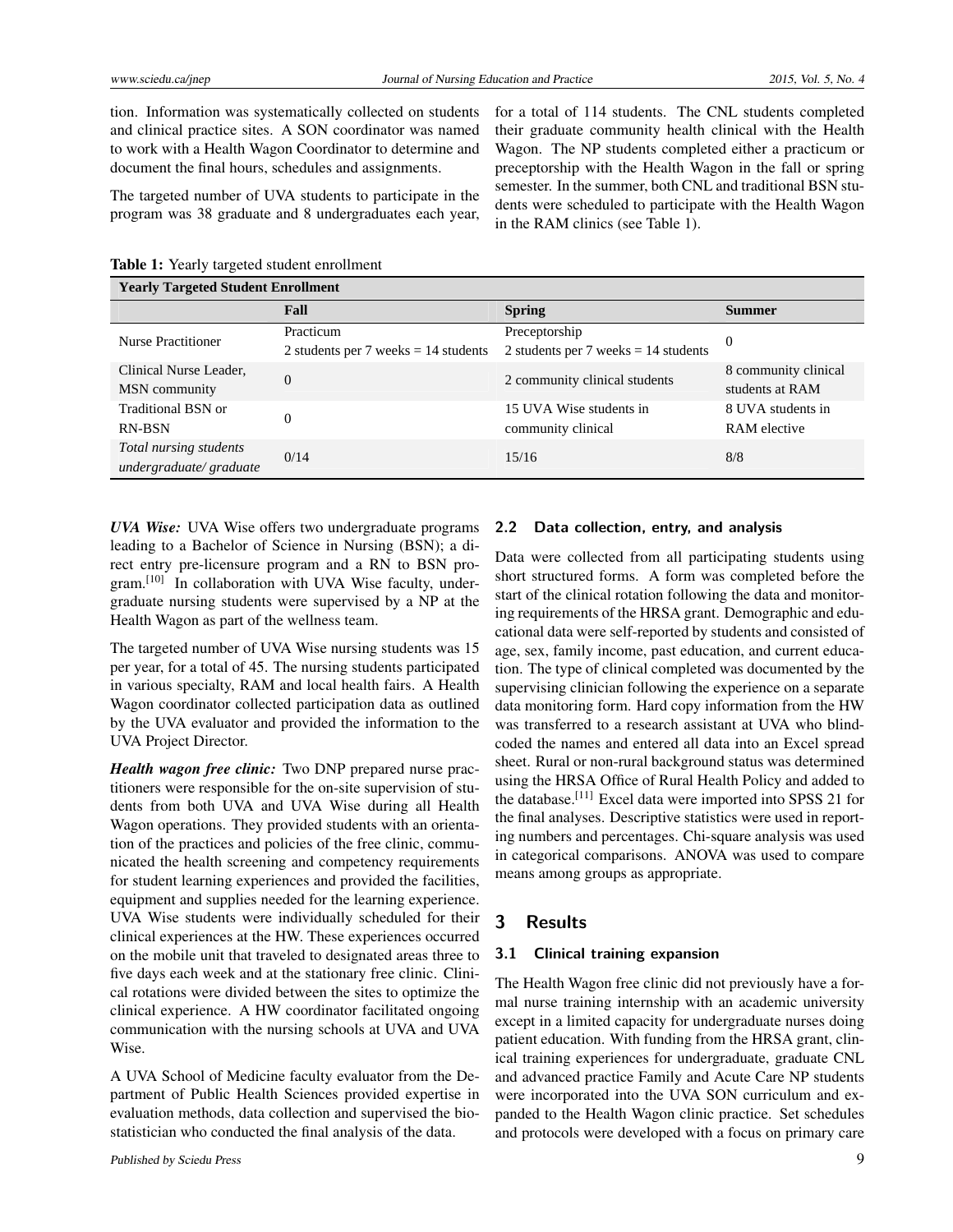in a rural setting, and supervision by both on-site DNP and UVA PhD SON faculty were jointly provided. A total of 145 undergraduate and graduate nursing students successfully participated in clinical training opportunities at the Health Wagon over the course of the three-year grant. Of the total students participating, 82.1% were female and 96.6% of students were non-Hispanic (only 5 were Hispanic). The majority of students were White, non-Hispanic (79.3%); with 8.3% (n = 12) Asian, 6.2% Black (n = 9) and 6.2% (n = 9) all others combined. Almost half (48.3%) were undergraduate nursing students and 51.7% were graduate nursing students. Family income was reported by 120 of the students with 25 not reporting. Overall, most students 41.4%  $(n = 60)$  reported average family income followed by 24.1%  $(n = 35)$  reporting above average income, and 15.2%  $(n = 15)$ 22) who reported low family income. Only 2.1%  $(n = 3)$ students reported high family income. About two-thirds of students (67.6%,  $n = 98$ ) reported residing in a non-rural location versus a rural location (32.4%,  $n = 47$ ). Of the 134 students who provided information on current residence, al-

most all of the students (89%,  $n = 129$ ) resided in Virginia while 5 students 3.7% lived in other states. The majority of students (80.7%,  $n = 117$ ) reported they were still attending school.

Table 2 presents the socio-demographic results by type of student in the program. As expected, there were significant age differences among students. The average age of undergraduate nursing students was 22 years; compared with 29 years for graduate level students, and 36 years for advanced practice nursing students. An exploratory analysis, was conducted to compare the differences across the groups to inform potential improvements to the program. There were no significant differences across groups in gender, ethnicity/race, family income, being still in school, or residence. However, there were significant differences reported regarding whether the student was originally from a rural or urban location. Significantly more undergraduate students (47%) than graduate (0%) or advanced practice nursing students (25%) reported a rural personal upbringing.

Table 2: Demographic characteristics of undergraduate, graduate and advanced practice nurses who received training in an academic and free clinic partnership  $(N = 145)$ 

|                         | Undergraduate     | Graduate           | <b>Advance Practice</b> | P-Value  |
|-------------------------|-------------------|--------------------|-------------------------|----------|
| <b>Total</b>            | $n = 70(48.3\%)$  | $n = 19(13.1\%)$   | $n = 56(38.6\%)$        |          |
| Age (years)             | $21.78 (\pm 2.5)$ | 29.10 ( $\pm$ 6.5) | 35.83 ( $\pm$ 9.0)      | $.001*$  |
| Gender                  |                   |                    |                         |          |
| Female                  | $61(87.1\%)$      | 13 (68.4%)         | 45 (80.4%)              | .15      |
| Male                    | $9(12.9\%)$       | $6(31.6\%)$        | $11(19.6\%)$            |          |
| <b>Ethnicity/Race</b>   |                   |                    |                         | .77      |
| White                   | 57 (81.4%)        | $14(73.7\%)$       | 44 (78.6%)              |          |
| <b>Black</b>            | $4(5.7\%)$        | $1(5.3\%)$         | $4(7.1\%)$              |          |
| Asian                   | $6(8.6\%)$        | $3(15.8\%)$        | $3(5.4\%)$              |          |
| Others                  | $3(4.3\%)$        | $1(5.3\%)$         | $5(8.9\%)$              |          |
| <b>Current Status</b>   |                   |                    |                         | .06      |
| Still in School         | 60 (85.7%)        | 14(73.7%)          | 43 (76.8%)              |          |
| Graduated               | $4(5.7\%)$        | $4(21.1\%)$        | $3(5.4\%)$              |          |
| Not reported            | $6(8.6\%)$        | $1(5.5\%)$         | $10(17.9\%)$            |          |
| <b>Family Income</b>    |                   |                    |                         | .11      |
| Low                     | $8(14.5\%)$       | 6(37.5%)           | $8(16.3\%)$             |          |
| Average                 | $31(56.4\%)$      | $8(50.0\%)$        | 21 (42.9%)              |          |
| Above Average           | 15(27.3%)         | $1(6.3\%)$         | 19 (38.8%)              |          |
| High                    | $1(1.8\%)$        | $1(6.3\%)$         | $1(2.0\%)$              |          |
| <b>Residence</b>        |                   |                    |                         | .41      |
| Virginia                | 58 (93.5%)        | $19(100\%)$        | 52 (98.1%)              |          |
| Tennessee               | $1(1.6\%)$        | $0(0.0\%)$         | $1(1.9\%)$              |          |
| Other States            | $3(2.2\%)$        | $0(0.0\%)$         | $0(0.0\%)$              |          |
| <b>Rural Background</b> |                   |                    |                         | $.001**$ |
| Yes                     | 33 $(47.1\%)$     | $0(0.0\%)$         | $14(25.0\%)$            |          |
| No                      | 37 (52.9%)        | 19 (100.0%)        | 42 (75.0%)              |          |

 $* f(2,142) = 79.6$ ;  $** \chi^2 = 17.49$ ,  $df = 2$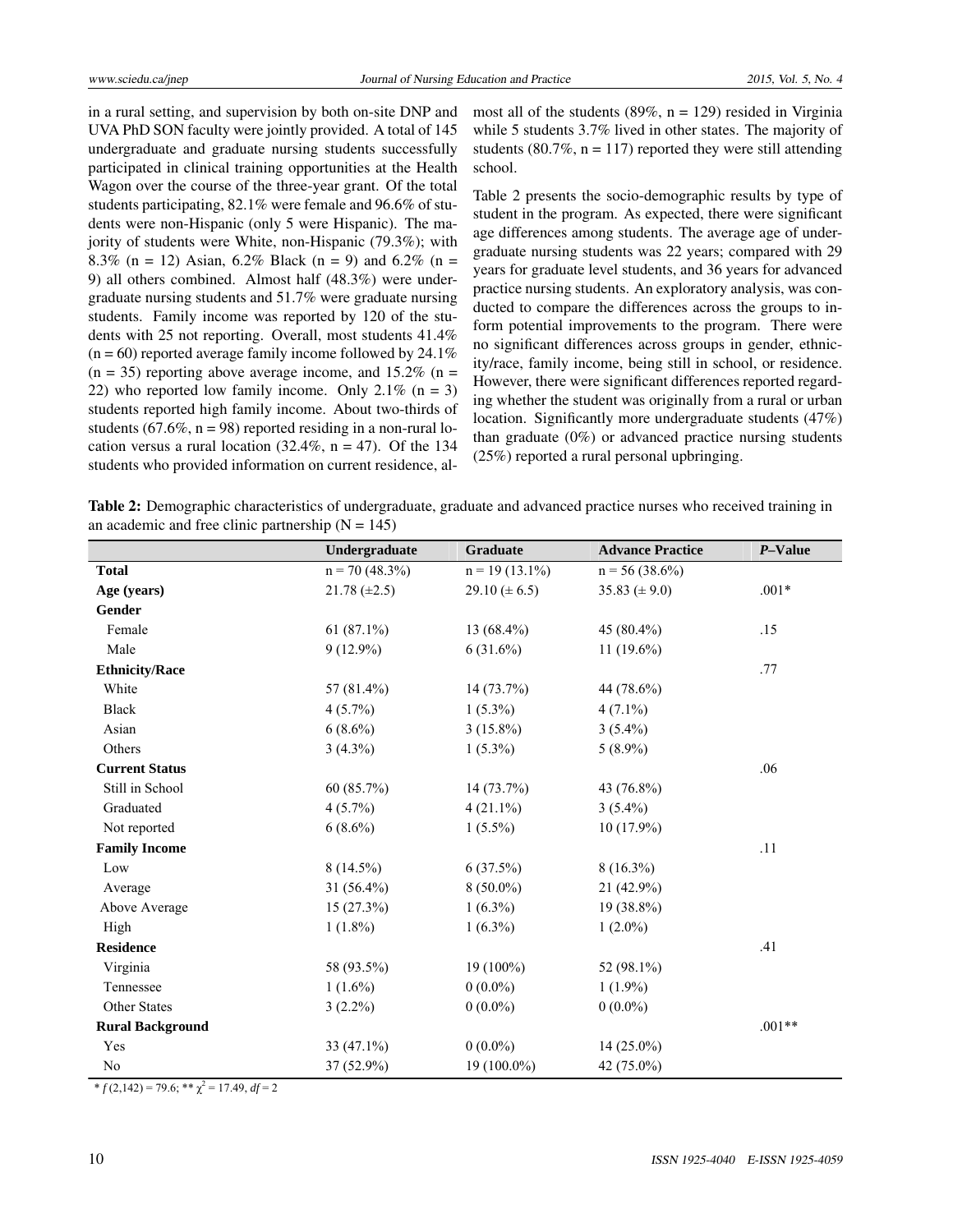#### **3.2 Feasibility of training nurses via long distant academic-free clinic partnership**

An academic and free clinic partnership model of clinical training for nurses, particularly graduate and advanced practice nurses, who are enrolled in a School of Nursing at a university located five hours away from the rural free clinics in partnership with a local college that trained undergraduate nurses was successfully developed. Overall, 51% (n  $=$  74) of nursing students spent their training assignment at the Health Wagon in Wise;  $34.5\%$  (n = 50) reported being at the Wise RAM, and  $14.5\%$  (n = 21) reported being at the Grundy RAM. More than half of students (62.1%) received clinical training over two to five days, 24.1% spent a day or less, and 9% trained for more than 6 days. Table 3 shows the clinical training sites by length of time spent in supervised training by type of student. There was some missing data from students on times spent at training sites. Reliable data were available for 97% of Undergraduates, 95% of Graduate, and 93% of Advance Practice nurses. There were significant differences found among groups.

Over half of the undergraduate student nurses (64.3%) received clinical training at the Health Wagon, while 84.2% of graduate nursing students received clinical training at one of the RAM clinics. Advanced practice nurses received about the same training at the Health Wagon and the RAM clinics. Of interest, over half of the students  $(63.1\%)$  who were reared in urban areas received training at RAM events compared to 80.9% of students from rural areas, who were trained at the Health Wagon ( $\chi^2 = 25.93$ ,  $df = 2$ ,  $p < .001$ ). Rural students were more likely to be undergraduate students nurses attending UVA Wise. Overall, undergraduate student nurses (45.6%) spent less than a day in training, compared to graduate and advanced practice students (94%) who both spent a week or more in training (see Table 3).

|  |  |  |  | Table 3: Location of clinical training site and time by student status |
|--|--|--|--|------------------------------------------------------------------------|
|  |  |  |  |                                                                        |

|                      | <b>Undergraduate Nursing</b> | <b>Graduate Nursing</b> | <b>Advanced Practice</b> | <i>P</i> -Value |
|----------------------|------------------------------|-------------------------|--------------------------|-----------------|
| <b>Clinical Site</b> | $N = 70$                     | $N = 19$                | $N = 56$                 | $\leq .001***$  |
| Health Wagon         | $45(64.3\%)$                 | $3(15.8\%)$             | $26(46.4\%)$             |                 |
| Wise RAM             | $17(24.3\%)$                 | 15 (78.9%)              | $18(32.1\%)$             |                 |
| Grundy RAM           | $8(11.4\%)$                  | $1(5.3\%)$              | $12(21.4\%)$             |                 |
| Days in training     |                              |                         |                          | $\leq .001***$  |
| 1 day or less        | $31(45.6\%)$                 | $1(5.6\%)$              | $3(5.8\%)$               |                 |
| 2 to 5 days          | $31(45.6\%)$                 | $15(83.3\%)$            | 44 (84.6%)               |                 |
| 6 or more days       | $6(8.8\%)$                   | $2(11.1\%)$             | $5(9.6\%)$               |                 |

\*\*\*  $\chi^2$  = 23.79, *df* = 4; \*\*\*\*  $\chi^2$  = 29.62, *df* = 4

#### **3.3 Challenges and successes**

Some delays occurred in the first year of the grant due to the need to relocate the Health Wagon stationary clinic, which was originally in Clinchco to Clintwood, a town almost 40 minutes away. This move stemmed from safety issues related to increases in drug abuse and violence occurring in Clinchco, a small, former mining town of less than 400 res-idents tucked into a very remote steep mountain holler.<sup>[\[12\]](#page-6-11)</sup> The location became unsafe for both Health Wagon employees as well as students. Following the move, the clinical training resumed and more students were scheduled to meet program goals.

Since the Health Wagon functions as a working rural mobile clinic with multiple sites throughout the service area, flexibility was needed by both UVA and UVA Wise faculty in scheduling students within a structured academic environment to ensure on-site supervision and monitoring. Distance between the Health Wagon and UVA was somewhat of an academic barrier and the time commitment on the free clinic was more than was originally envisioned. Although travel costs for students were reimbursed, the time needed to travel between UVA and the Health Wagon may have

Published by Sciedu Press 11

prohibited more students, especially the advanced practice students, from participating. Rigorous academic schedules, work schedules, and time away from families may have also been a barrier to participation for students traveling from UVA to the Health Wagon. Students were also asked to self-report their household income, and many students were unsure how to categorize themselves.

#### **4 Conclusion**

Overall, academic and free clinic partnerships that train nurses of all levels, such as the one described are feasible. In this project, students from both urban and rural backgrounds successfully received training. However, success depends on commitment to the goals of the training, trust among all partners, an understanding of the time commitment, and ensuring that all partners are equal players in the process of implementation and participation in student evaluations.

#### **Acknowledgements**

HRSA Affordable Care Act Nurse Managed Health Clinics Grant number PO4CS22820.